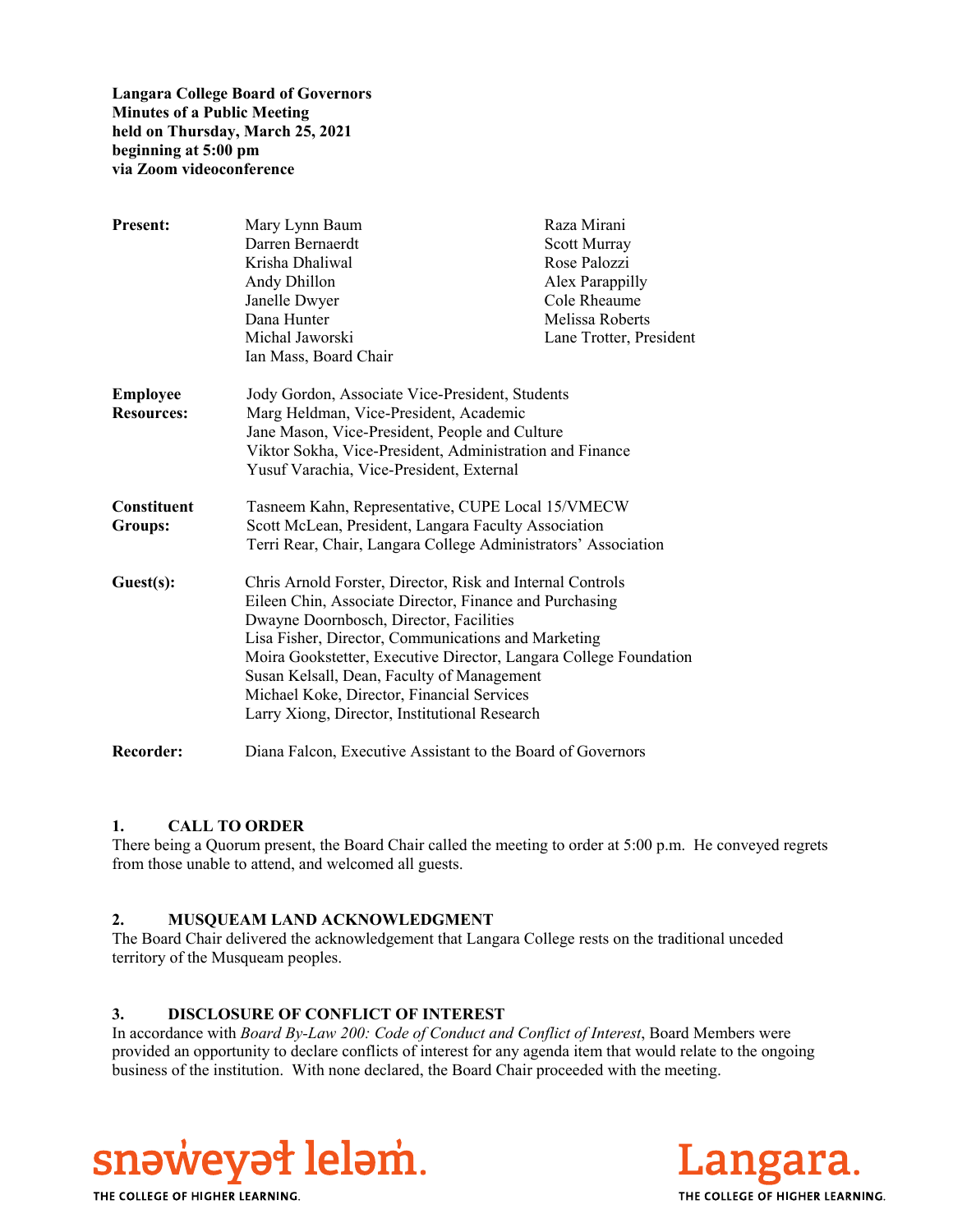Langara College Board of Governors Minutes of a Public Meeting held on Thursday, March 25, 2021 Page 2 of 11

#### **4. APPROVAL OF AGENDA/CONSENT AGENDA**

It was moved by R. Mirani and seconded by J. Dwyer

**THAT, the Langara College Board approve the agenda and approve/acknowledge the following items and motion on the consent agenda:**

- **4.1 Minutes of Meeting held January 28, 2021 Approved**
- **4.2 Chair's Written Report Acknowledged**
- **4.3 President's Written Report Acknowledged**
- **4.4 DQAB's Response to the College's BBA Audit Acknowledged**
- **4.5 Confirmation of Remittances Acknowledged**
- **4.6 Langara Students' Union Audited Financial Statements for the Fiscal Year ended April 30, 2020 - Acknowledged**

**Carried Unanimously.** 

# **5. LANGARA COLLEGE FOUNDATION – ANNUAL PRESENTATION**

M. Gookstetter provided an update on the activities of the Langara College Foundation over the past fiscal year. She highlighted donation statistics, employee giving, priority projects for 2021, and the work behind the scenes to support students beyond the classroom during COVID-19. She provided an update on the membership of the Foundation Board noting that founding Board member, Simi Sara, will be stepping down, and Michal Jaworski, liaison from the Langara College Board, and Raj Arneja have joined as new Board members.

Discussion ensued and in response to a Board Member's question, M. Gookstetter highlighted the position of the Sustainability Officer that is in partnership with the KPMG Foundation. The partnership provides funding for a Co-op student to work with a joint project between the Student Engagement Office and Facilities to help make the campus a bit greener.

Y. Varachia thanked M. Gookstetter and her team for the work that they have been doing. He highlighted the future direction of the Foundation in that, while they have been supporting students, they have been looking at next steps and working towards recovery with the College and how they can engage alumni going forward.

#### **6. STUDENT ENROLMENT TASK FORCE**

#### **6.1 Presentation on Student Enrolment**

 R. Mirani thanked the Board for the opportunity to present and advised that this is the first of two presentations from the Student Enrolment Task Force, with the second presentation coming in May.

Y. Varachia introduced L. Xiong who made a presentation on Student Enrolment and the demographics that we are currently seeing and what we should expect in the near future. L. Xiong advised that enrolment has always tied to demographics, and especially of the 18-24 year age cohorts of the population, which is declining. Domestic enrolment moves quite closely with the unemployment rate and when the unemployment rate is low, so is domestic enrolment. When the unemployment rate went up significantly during the pandemic, this resulted in an increase in domestic enrolment. He highlighted the impact of international student enrolment during the pandemic lockdown. He noted that future international enrolment will be dependent on the decisions of Immigration, Refugees and Citizenship Canada (IRCC) and how quickly the Visa application process is at allowing future international students into Canada, so it is difficult to forecast accurately for enrolments. During the pandemic, other institutions like Langara have experienced significant enrolment declines in international enrolment and have been flat or have seen a slight increase for domestic students. He highlighted the different delivery modes that were offered before and after the pandemic hit.



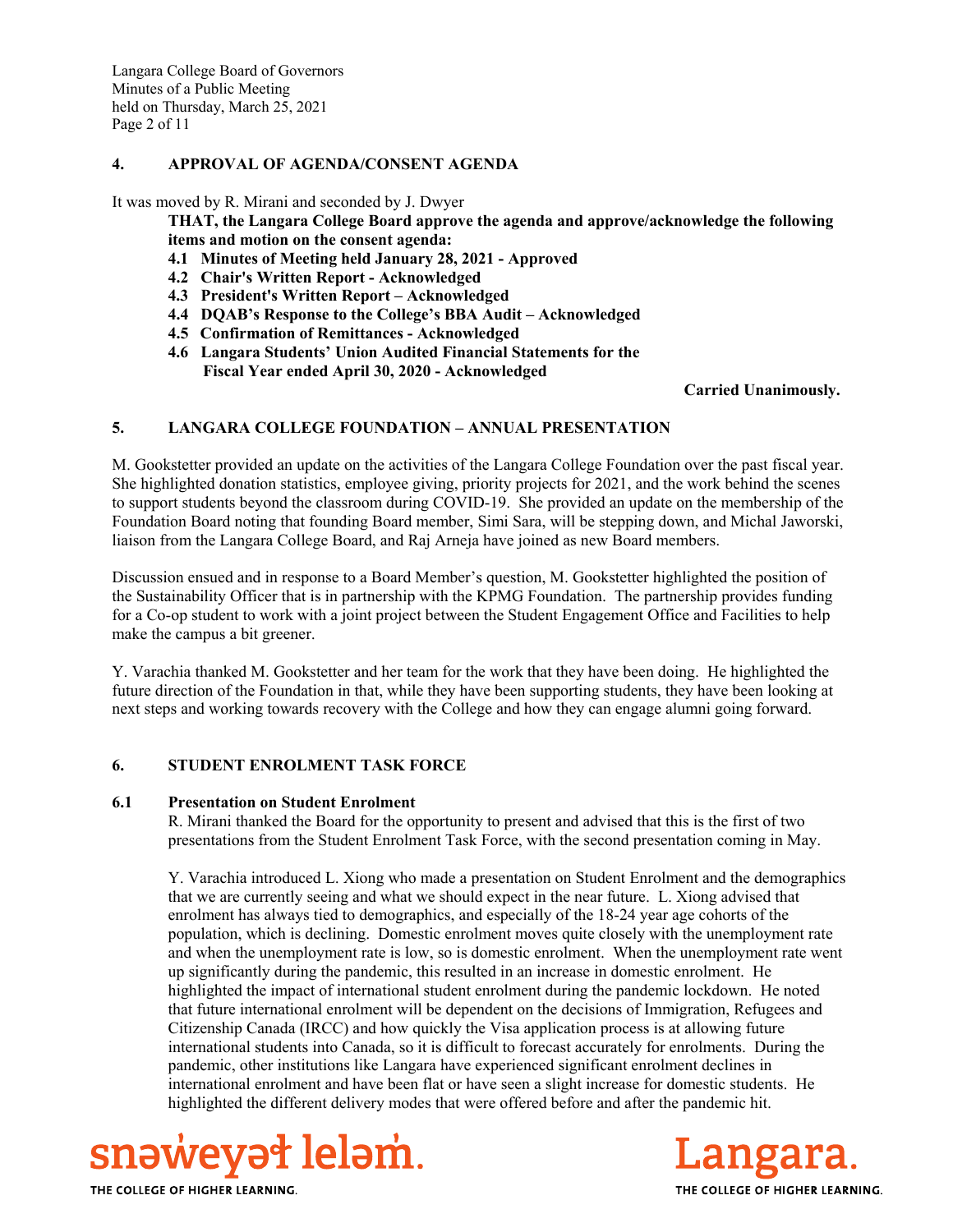Langara College Board of Governors Minutes of a Public Meeting held on Thursday, March 25, 2021 Page 3 of 11

Discussion ensued and the following points were noted in response to Board members questions:

- The estimate in enrolment decline does not take into consideration the numerous large town centres that are being built within the Richmond/Burnaby/Vancouver areas. A mathematical model is used that is based on a purely statistical forecast and is based on current data headcount for domestic and international for the past few years.
- This past year has been challenging, but faculty have gained the experience of delivering online and students have had the opportunity of studying online. Going forward, the College will take advantage of all the excellent lessons that have been learned, and incorporate into its delivery the different modes that are congruent with learning outcomes and the different modes that students wish to study with Langara, while also recognizing the need for face-to-face contact many students crave and have not had during the pandemic.
- There is an opportunity to address the 12% decline in domestic enrolment in the 18-24 age cohort by recruiting through online delivery. In fact, the Food Service and Nutrition program is 100% online and students study from around the world.
- As part of the recruitment model, we are working very closely with Institutional Research to look at where the trends are, and are working with government to find out what programs are needed. There are also opportunities to partner with other institutions outside of British Columbia. We are very data informed and are using the data to help guide us on where the next trends are, where we should be, and how to support the communities that want to work with Langara.
- The Ministry met with all the VP, Academics to do a regular check-in, as they have done through the pandemic via the provincial Learning Continuity Group. At that meeting, there was a roundtable discussion about how different institutions were planning on a return to campus in the fall. The institutions raised the importance of retaining online and mix-mode learning. The Ministry was very interested in the mix-mode learning and was respectful of the expertise that post-secondary institutions have developed over the last several months.
- Going forward, as we plan to capture potential out-of-province and out-of-country students and start teaching in their jurisdiction, and start working with other counterparts to avoid territorial issues with other provinces and countries, we need to look at international students and take into account if they are coming to Canada for a Visa or if they are looking for study permits, which will allow us to offer online courses internationally. We are also starting to look at customized training, working with governments and possibly with other institutions in BC that might want to partner and do some customized programming in another country with another educational institution that's well vetted to see if we could work together. Discussions have started to pick up on the College level and there is an interest to see how we could do this properly and move this forward.
- There are a lot of new opportunities that are being explored, especially around micro-credentials, and we are working with the AVP, Students to look at the journey of the student as that landscape is changing.

R. Mirani noted that the presentation in May will look at how the College is working proactively on student success and should address a lot of the questions that have been presented today.

The Board Chair thanked the Student Enrolment Task Force noting that the Board looks forward to the May presentation.

# **7. CHAIR'S VERBAL REPORT**

In addition to his written report attached to the agenda for information, I. Mass advised that he attended two meetings of the BC Colleges Chairs to receive updates on challenges that have been going on around the province with the pandemic. He advised that BC Colleges is putting together a governance workshop in April, May and June for Presidents, Chairs, and Vice-Chairs. There was also discussion about how colleges



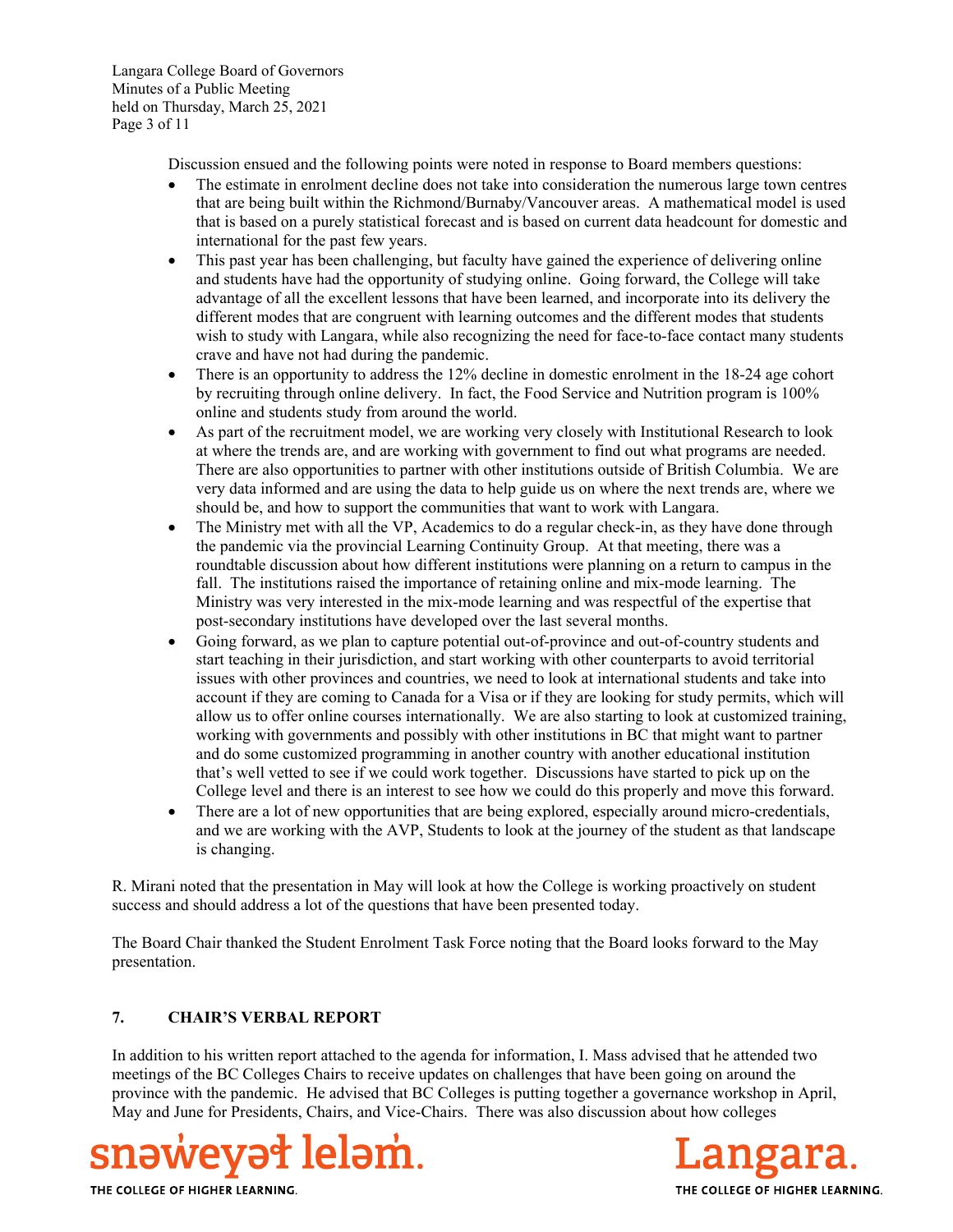Langara College Board of Governors Minutes of a Public Meeting held on Thursday, March 25, 2021 Page 4 of 11

throughout the province have been supporting their students. He advised that he contacted CABRO to receive an update on the College's submission for a CPA to the Board and was advised that they are aware of our request. CABRO is also hosting an Indigenous post-secondary Board Member gathering in May and J. Dwyer has agreed to attend on behalf of Langara. He listened to the podcast on the latest Town Hall and thanked D. Bernaerdt and R. Palozzi for their hosting once again. He thanked the team who put together the submission of the Campus Master Plan to the City of Vancouver which was approved by City Councilors on March 11, 2021.

# **8. PRESIDENT'S VERBAL REPORT**

In addition to his written report, L. Trotter focused his verbal report on the letter he received from Dr. Bonnie Henry on March 8, 2021, as follows:

- On March 8, 2021, the president received a letter from Dr. Bonnie Henry, the Public Health Officer indicating that the public post-secondary institutions should plan to return to campus for the Fall 2021 Term since everyone over the age of 18 who wants to be vaccinated should have received a vaccine over the summer. This letter was followed up with a letter from the Minister of Advanced Education and Skills Training, the Honourable Anne Kang, to that effect. A notice about the return to campus was sent later that afternoon to the College community through Langara Announcements, and again on Tuesday morning through the Langara Post. The College had already started planning for this potential outcome with a Tabletop exercise that was called by our Vice President Academic Marg Heldman with the Department and Division Chairs, the Deans, the Registrar and other College Departments on February 16, 2021. Now that we have received this direction, our EOC Core Group and Academics are looking at how to support the planning for a transition for September 2021 and January 2022 return to class.
- There is a lot of work to do and not much time to do it since we need to have the schedule loaded by June 21, 2021, when the Fall term registration opens. We do not have all the information at this point and will need to adjust our plans as we get direction from government or our local health authority. These plans are fluid and subject to change if there is any delay in BC's ability to distribute the vaccine by the summer or if there is another variant wave.
- One item that we need to work on is communication with the College community. The majority of the focus of the March 11, 2021, Town Hall was on our COVID recovery strategy. I have also asked for meetings with our stakeholder groups so we can engage with them on this topic.
- President Trotter emphasized the amount of work left to be done and that this is the priority and focus for the College in the months ahead. It is still too early to determine what the Fall term will look like in terms of F2F and online classes and will be based on the discussions by the faculty, the Department and Division Chairs, and the Deans. He advised the Board that the College will not return to 100% face-toface delivery since we were never at 100% delivery before the pandemic as we were already doing online learning.
- The underlying premise for anything we do is the health and well-being of our employees and students.

# **9. COMMITTEE REPORTS/APPROVALS**

# **9.1 Audit and Finance Committee**

A. Dhillon advised that Item b. would be moved to just before Item f: Q3 Financial Summary to December 31, 2020, because it will give a bit more context to that item.

# **a. Draft Minutes of Meeting held March 15, 2021 (redacted)**

A. Dhillon highlighted the draft redacted Minutes of the Audit and Finance Committee meeting held March 15, 2021, attached to the agenda for information.



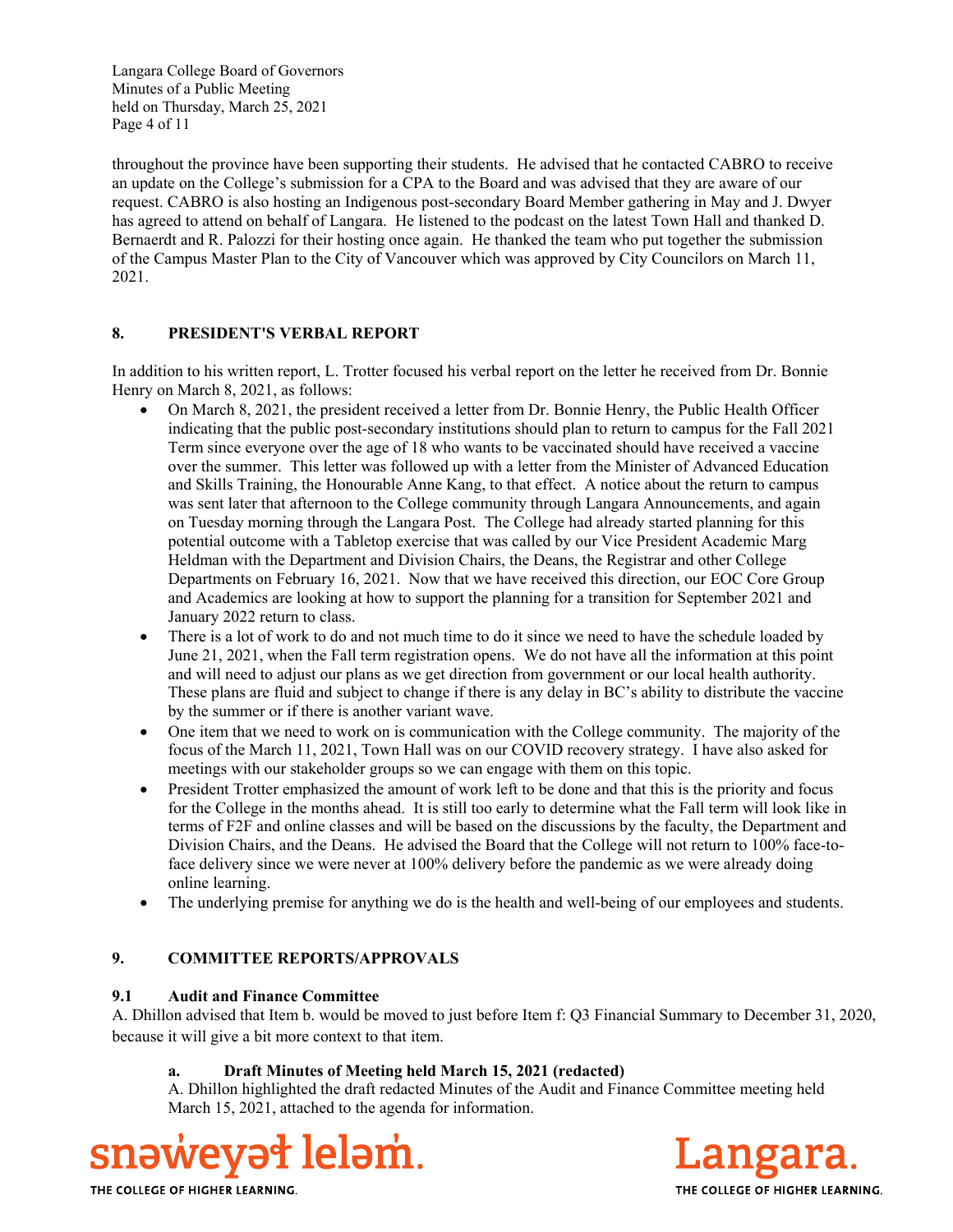Langara College Board of Governors Minutes of a Public Meeting held on Thursday, March 25, 2021 Page 5 of 11

#### **c. By-Law 204: Tuition Fees and Other Charges**

M. Koke highlighted the memo attached to the agenda noting that there were some items on the Schedule A that were not updated correctly when this was presented to the Board in January, and apologized for the error. He identified the corrected items, highlighted on the document, noting that we had used the previous prior year's figures rather than the prior year's figures, and the u-Pass fees were not reflected correctly as there was an increase to these fees by the Langara Students' Union for 2020 and 2021. He opened the floor for questions of which there were none.

It was moved by M. Jaworski and seconded by R. Palozzi

**THAT, the Board approve the revision to By-Law 204: Tuition Fees and Other Charges for the GERO and SSRV programs and the UPass Fees commencing on or after May 1, 2021, according to the fee schedule attached and marked "Schedule A".** 

#### **Carried Unanimously**

#### **d. Langara College Foundation – Transfer of Funds**

V. Sokha noted that the projected transfers to the Langara College Foundation, as outlined in the memo attached to the agenda, were presented to the Audit and Finance Committee at their meeting held March 15, 2021. He noted that the Building Legacy Fund and International Education Development Fund, as established by Bylaw 204, are fees collected from students that help provide funding for new buildings and support to international initiatives that are aligned with the College's strategic priorities. He further noted that the Ministry is in agreement with the transfer of these funds to the Foundation and the College is in compliance with CRA's disbursement quota rules.

Discussion ensued and Board Members questions were answered.

It was moved by R. Mirani and seconded by R. Palozzi

**THAT, the Board authorize a transfer of funds in the amount of \$1,700,302 to the Langara College Foundation as at March 31, 2021, as follows:** 

**(a) Matching Donations - \$250,000** 

**for the 2020 and 2021 fiscal years of the Foundation, and THAT, the College indicate that these funds are for the sole purpose of matching donations received by the Foundation.** 

**(b) Building Legacy Fund - \$1,150,227** 

**for future Langara College capital projects at the Foundation's discretion, in an amount not to be greater than the College's revenues less its expenditures including all other transfers, for the year then ended, provided that any funds so transferred meet the requirements under Public Sector Accounting Standards to be accounted for as an expense, with such requirements to be agreed to by the College's auditors.** 

**(c) International Education Development Fund - \$300,075** 

**Carried Unanimously.** 



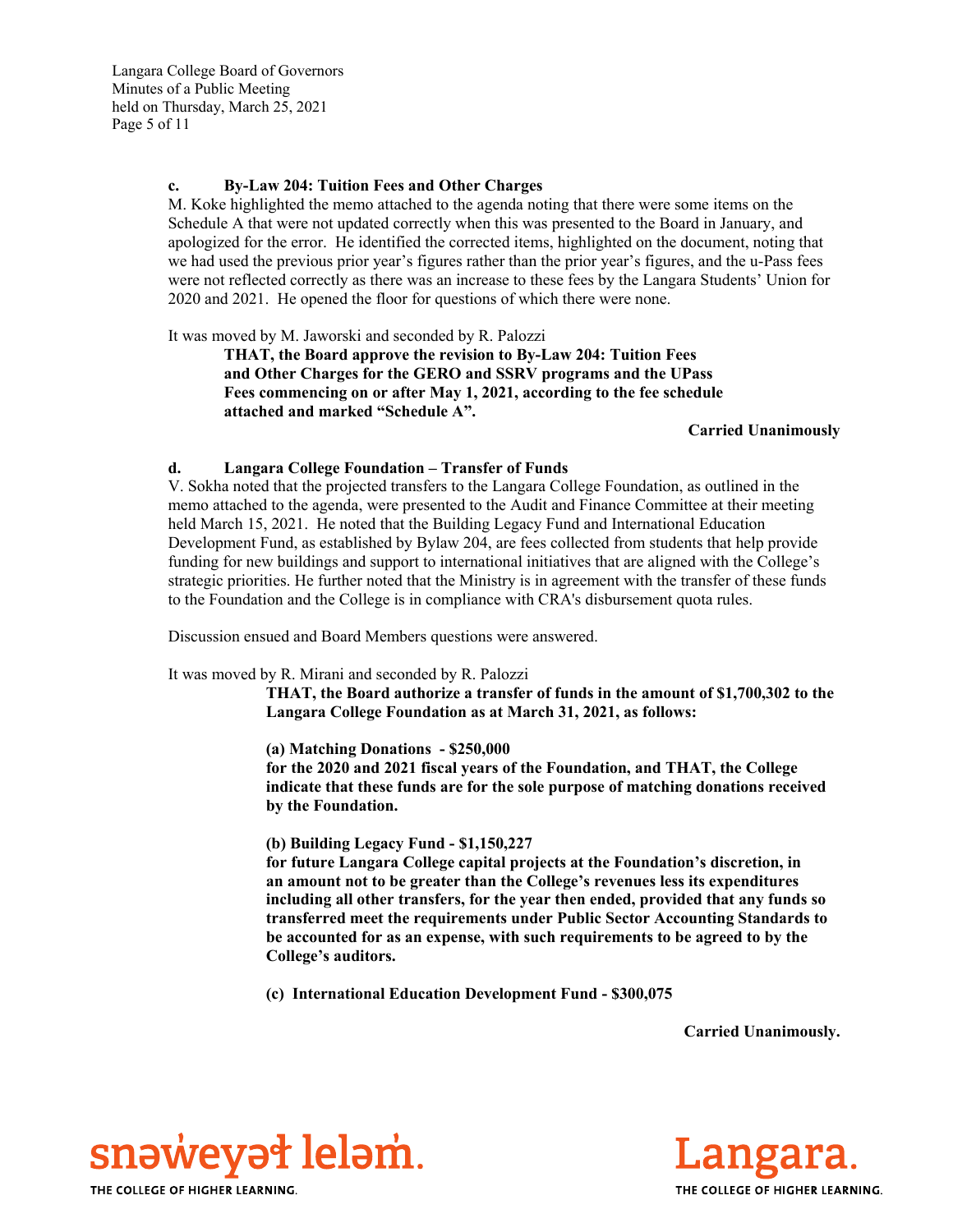#### **e. CCTV – Negotiated Request for Proposal (NRFP)**

C. Arnold Forster presented the memo attached to the agenda noting that this is in response to the event that occurred at the College on April 1, 2019. Three consultation session were held with the College community with a total participation of 32 employees, although planning was for triple that number. The sessions included the vision of what the objective was of having CCTV in the College and why it was important. The vision document is included in the package along with comments from session participants. We will not have sufficient information about what the technical details of the CCTV would be until we have engaged someone who has the knowledge and can advise what is available in the market. Nevertheless, there was a general consensus in the sessions that it was a positive first step but there are some things that should be considered going forward. One of those considerations is that CCTV is not a preventative mechanism; it is a response mechanism and this is clearly outlined in the vision document. The desire is that we continue to adopt a broad preventative strategy, outside of the CCTVs, and assist students so we do not have incidents like the one on April  $1<sup>st</sup>$ , 2019.

There are some areas where we would need to have further consultation on a personal area (ie where staff might be working in public areas on a regular basis and there would be a reasonable expectation of privacy for those staff members). There needs to be some clarity on who would have restricted access to those records, the logging of that access, and limiting access specifically to authorized employees of the College, who are well trained and could be held responsible. There is a strong desire to know that it is effective and accomplishes the job that needs to be done. The consensus was that it was a good idea but that there are some areas that we would have to continue to think about as we move forward to implementation.

Discussion ensued and Board members questions were answered.

It was moved by M. Jaworski and seconded by I. Mass

 **THAT, the Board authorize the College to proceed with preparing an NRFP to augment the existing CCTV with indoor cameras.** 

**Carried Unanimously.** 

#### **b. 2021/2022 Operating Budget and Capital Acquisitions Budget**

A. Dhillon provided context as to why this item was moved. When reviewing the documentation that has been presented, Board members would have noticed that the Operating Budget and Capital Acquisitions Budget was set at a certain amount and expectation based on the facts that we had at that point. Based on the facts in the Q3 Financial Summary, that definitely has shifted. The purpose of moving this item was to encourage discussion and to ensure that the stakeholders are aware that the Audit and Finance Committee took this seriously, looked at the change in the situation, and discussed it appropriately. Budgeting is, at best, a complex process that involves a lot of moving parts and is based on institutional information and not strictly at the purview of Finance. He encouraged Board members to ask questions because it allows V. Sokha and his team to put context to what got us here, which then allows the President and the Board Chair to feel comfortable about what we have done in terms of our results and operating budget.

V. Sokha advised that the College is required to prepare a budget every year. Budget preparation requires substantial effort from budget officers, faculty, administrators, and staff. Finance assists the College community in developing their individual budgets and then consolidates that information into a single document that is presented to the community, to the Board, and to the government. He personally thanked every single member of the College community that worked on the budget for the next year.



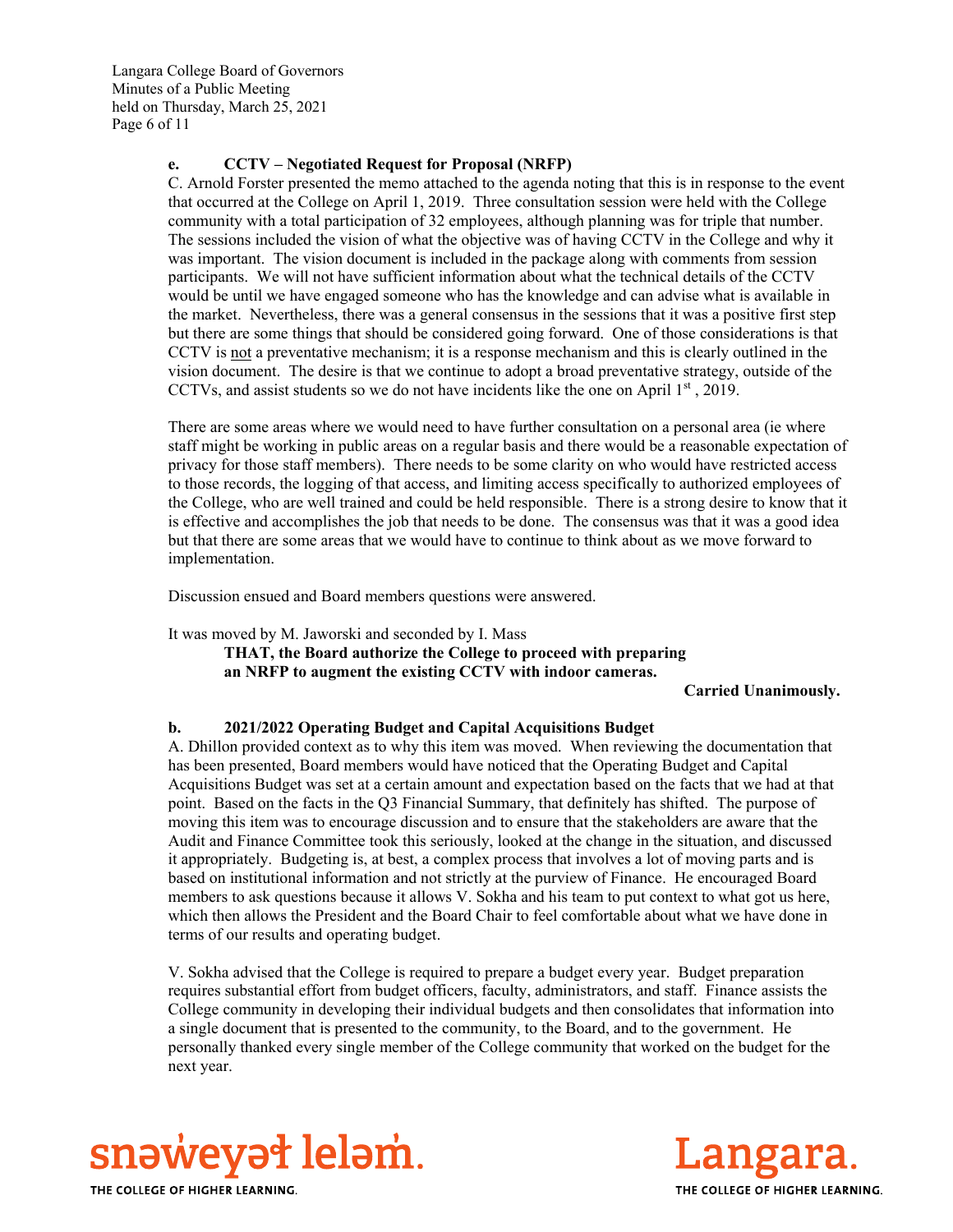V. Sokha made a presentation on the 2021-22 Operating Budget and Capital Acquisitions Budget and provided an environmental context in creating the budget, highlighted the major budget assumptions, and reviewed revenues and expenses in detail. During his presentation, he noted the following:

- Key budget principles that were developed are still very valid and were used in developing the budget.
- The budget supports the current Strategic and Academic Plans and the Continuing Studies Business Plan.
- The transparent, consultative, and accountable budget process took into account the College's desire to promote learning, teaching and student success, and to honor commitments and collective agreements.
- Langara continues to receive the lowest or one of the lowest operating grant per FTE. This may change once government completes the review of the funding that public post-secondary institutions are receiving.
- Langara is the second lowest among post-secondary institutions in BC with regards to tuition fees.
- Every program is important as highlighted in the budget assumptions. Langara had not increased international tuition fees for four years until last year for September 2020. At the November 28, 2019 meeting, the Board approved an increase in tuition effective September 1, 2020 where there was a 6% increase in international tuition fees, and effective on May 1, 2021, there will be a 2% increase in domestic tuition fees.
- One major budget assumption is that the effects of the COVID-19 pandemic will decrease and will have a lesser impact on Langara. However, depending on the development of a new variant of the virus, the slow vaccination efforts, etc., could have a fairly broad range on the budget.
- We expect a fairly good increase on the province's Sustainability Service Negotiating Mandate (formerly called the Economic Stability Mandate) as well as an increase in health-care program assistance.
- We expect a decline in Continuing Studies revenue who took a major hit during the pandemic. We are working on rebuilding that department and getting it back on track during the next year.
- Total enrolment for regular studies will get back to pre-pandemic levels but is dependent on manufacturers and whether international students will have an opportunity to obtain Visas and get here in time.
- Spending will be focused on support for student success, support for academic areas including faculty, and on recovery from COVID-19.
- There will be significant investments to academic areas that require support. Students and instructional support will see an increase in funding.
- There will be an increase of 98 teaching sections from the 2020-21 level resulting in an increase of 65.33 sections for the Health Care Assistant program. As an additional workload, units are fully funded through the grants and there will be an increase of 30.67 sections due to Administrative Duty Time (ADT).
- We expect a drop overall in total tuition and student revenues over the next year, however, provincial grants will increase significantly to offset this.
- The majority of our tuition fees are still coming from international students, regardless if they are regular studies or continuing studies.
- The majority of the increase in revenue for 2021-22 can be attributed to the grants that we will receive from the province.
- Workday Student Information System implementation will begin in 2022-23 but there will be some preparation work done in 2021-22. The implementation date was shifted in order to allow the College to recover from the COVID-19 pandemic and also due to the fact the employees need to be on campus during the consultation process.
- Management will continue to monitor the effects COVID-19 has on the budget and will advise if an adjusted budget needs to be brought to the Board in future.



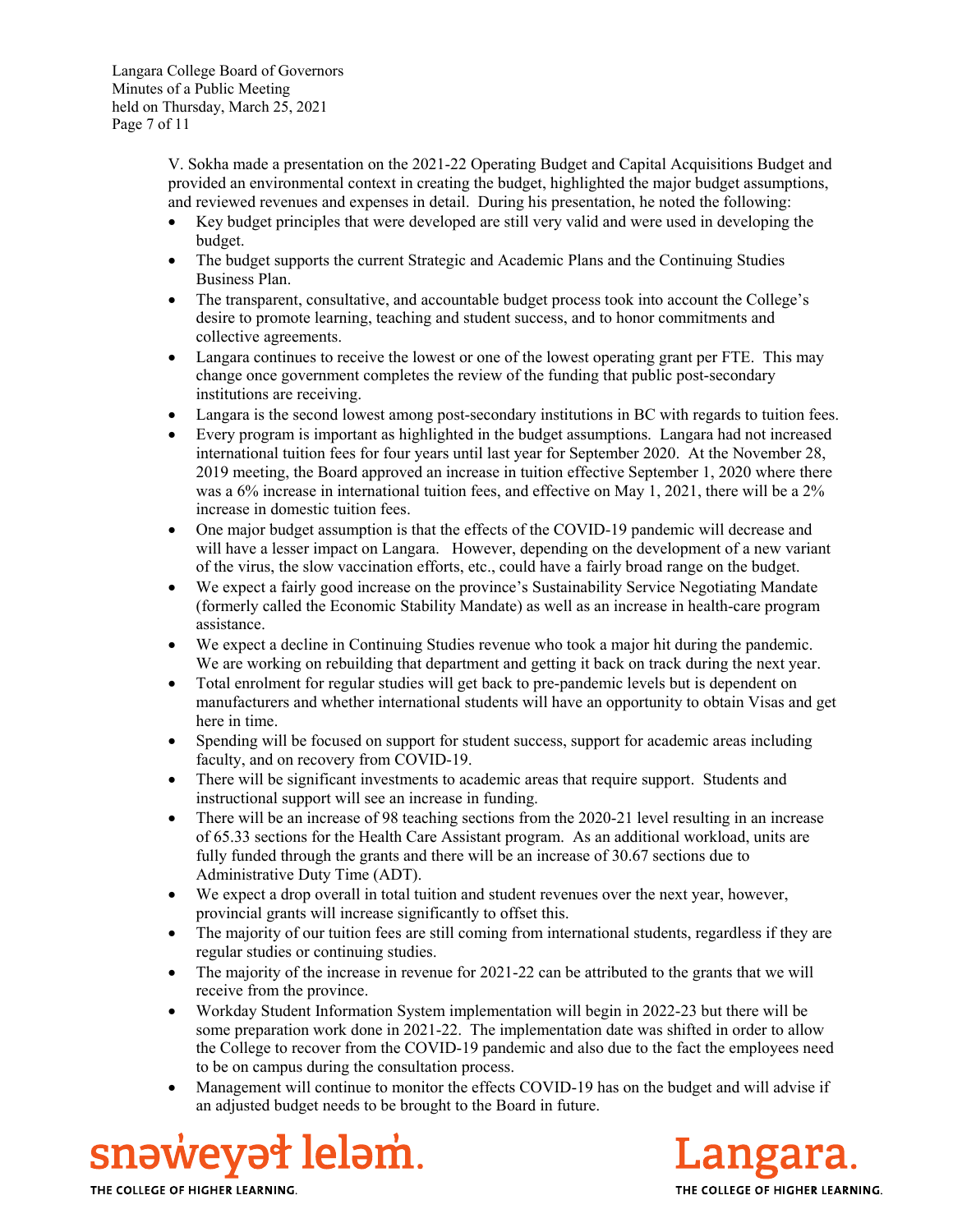Langara College Board of Governors Minutes of a Public Meeting held on Thursday, March 25, 2021 Page 8 of 11

> Being in this unprecedented time caused by COVID has caused the government and PSIs adjust quickly to the conditions that are evolving, sometimes very rapidly. Assumptions were made that we would have the same enrolment in regular studies but the FTE estimates due to COVID's impact will change as this evolves. We do not know how everything will play out and it is difficult to speculate, so we have been very conservative in our assumptions. We are committed to working with the government and the community so that we can come back stronger. We will keep the Board updated of any changes or developments as we receive information or announcements from government that might impact the budget going forward.

A fulsome discussion ensued and Board Members questions were answered. It was moved by R. Mirani and seconded by M. Roberts

# **THAT, the 2021-22 Operating Budget and Capital Acquisitions Budget be approved.**

### **Carried Unanimously**

### **f. Q3 Financial Summary to December 31, 2020**

M. Koke highlighted the Q3 Financial Summary to December 31, 2020, attached to the agenda information.

V. Sokha noted that the events of the past year have forced us to think differently that will help the College long term. Areas for improvement have been highlighted and we are currently working on several initiatives, including review of our budgeting, forecasting, reporting, and communication process with the goal of providing better access to up-to-date financial information and variances to support planning and operation decision. Stakeholders will be appropriately informed as details and plans emerge or any big changes come from the government or the environment.

A Board member noted that budget forecasting is not a science that is necessarily totally accurate, especially looking forward during COVID times. It is encouraging that we have a surplus but we need to be mindful moving forward about having dialogue about a deficit so early in the process.

A. Dhillon advised that we initially had a balanced budget approved in the past and it was a projection based on what occurred during the year. We were expecting to be in a significant deficit and we ended up with a surplus. To clarify, one of the reasons is that it definitely is quite a swing in the other direction and the discussion puts it into context where the budget was reviewed and considered.

Discussion ensued and Board members questions were answered.

# **9.1 Governance and Nominating Committee**

#### **a. 2021-2025 Strategic Plan**

Y. Varachia highlighted the Strategic Plan 2021-2025 attached to the agenda and provided background on its development from inception to the final stages to the Board in February 2021.

L. Fisher noted that the final version of the Strategic Plan is attached to the agenda and includes the changes that were discussed at the February session with the Board, with one exception. When we were looking at the programming area with measures related to relevance, there was discussion around including a measure about transfer success. After discussions with Institutional Research, it was noted that the data is only available every 2-3 years from the BC Council for Admissions and Transfers (BCCAT) who provides the data. Our current data set is from 2017-18. M. Heldman reached out to BCCAT to see if it was possible to get the data more frequently and it is not. We felt that it was not a very helpful measure if we were not able to update it very frequently during the life of the plan so it was removed. However, the other measure we looked at related to relevance was adding in one for



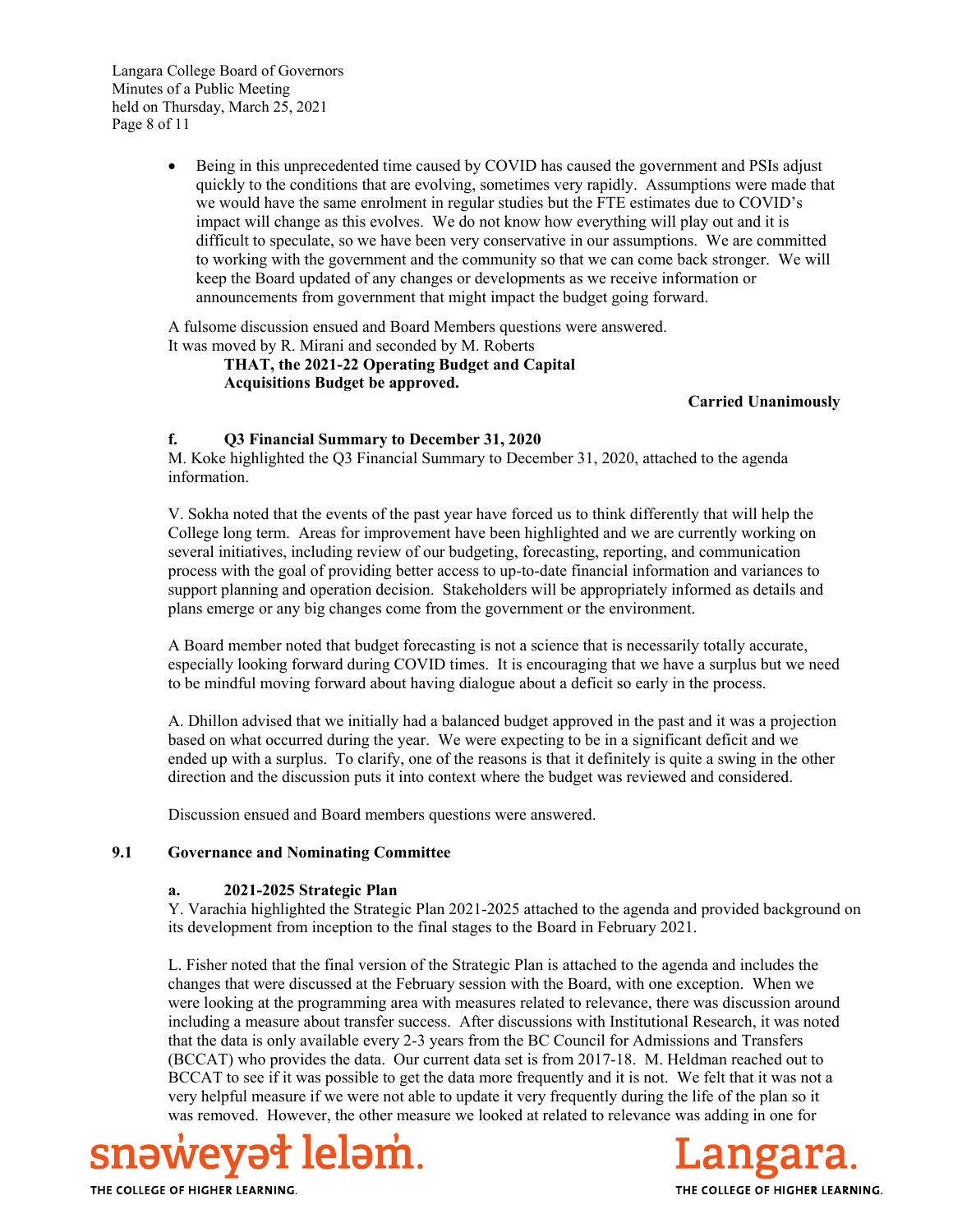Coop Employer Satisfaction with Student Performance. Our colleagues in Coop already gather information on that measure and shared it with us to add to the Strategic Plan. There was also information in the package around alignment that we did not get to the reporting at the Retreat. Once the Plan is completed, it is only a Plan on the shelf unless the community is understanding it, engaging it, and using it to guide the work that we do so we actually achieve what we have set out in the Plan.

The next step is to ensure that the College community is aware of the Plan, understands it well, and is aligned with the Plan. She outlined the three-step process as follows:

- 1. Annual conversation for the Senior Leadership Team to set each year's key priorities.
- 2. Broadly communicate the Plan with the internal community as well as the external community (elected officials, business partners, etc.). The communication plan is broad but will include a designed publication, a website, an employee town hall, etc.
- 3. A Tool Kit is being built for leaders with the help of N. Tsangarakis from Kwela who will facilitate a series of workshops for leaders of the College to help them understand the Plan and review their own approaches to developing their departmental and operational plans to make sure that as they do that work going forward that it is well aligned.

The Strategic Plan is a living document and will change as objectives are achieved through the lifespan of the document.

We have provided annual updates on our progress to the Board every January, and it is our intention to continue to do that with the caveat that this year is going to be focused on the return to campus and recovery from COVID. Because the Plan is now being approved in March and time will be spent sharing it with the community, the leaders will only have a portion of the year to do to the work. While we are happy to provide a report to the Board in January 2022, progress in some areas may be modest as we continue to focus on COVID recovery.

It was moved by M. Roberts and seconded by A. Dhillon

 **THAT, the Langara College Board approve the 2021-2025 Strategic Plan as presented.** 

# **Carried Unanimously.**

# **10. EDUCATION COUNCIL REPORTS**

The Board Chair reminded Board Members of Section 23 of the BC College and Institute Act that requires Education Council to advise the board on the development of educational policy.

# **10.1 Summary Report of the meeting held January 19, 2021**

# **10.2 Summary Report of the meeting held February 23, 2021**

D. Bernaerdt, Chair, Education Council highlighted the summary reports of the Education Council meetings held on January 19 and February 23, 2021. Of special note were the following:

- As we look forward to a plan for a return to campus in the fall, there are still some very practical operational impacts being created by COVID-19. We are finding that international applicants continue to encounter closed testing centres and are not able to provide IELTS scores to satisfy admission and registration requirements of the College. This is common in the entire sector and is not unique to Langara. Education Council passed an extension to allow for the temporary use of a Duolingo English test score through the Spring 2022 admissions and registration period.
- On a related note, approval was given to extend the temporary measures in place while the Langara English Test (LET) cannot be run. The accommodation is that we are using the IELTS score for some of the Communications courses that the English department offers, and also lowering the minimum grade for an English 12 mark to 50% for a number of our first-year English courses.
- As we start returning to a more normal operations, plans are nearing completion to start holding the LET on campus as COVID-19 mitigations allow.

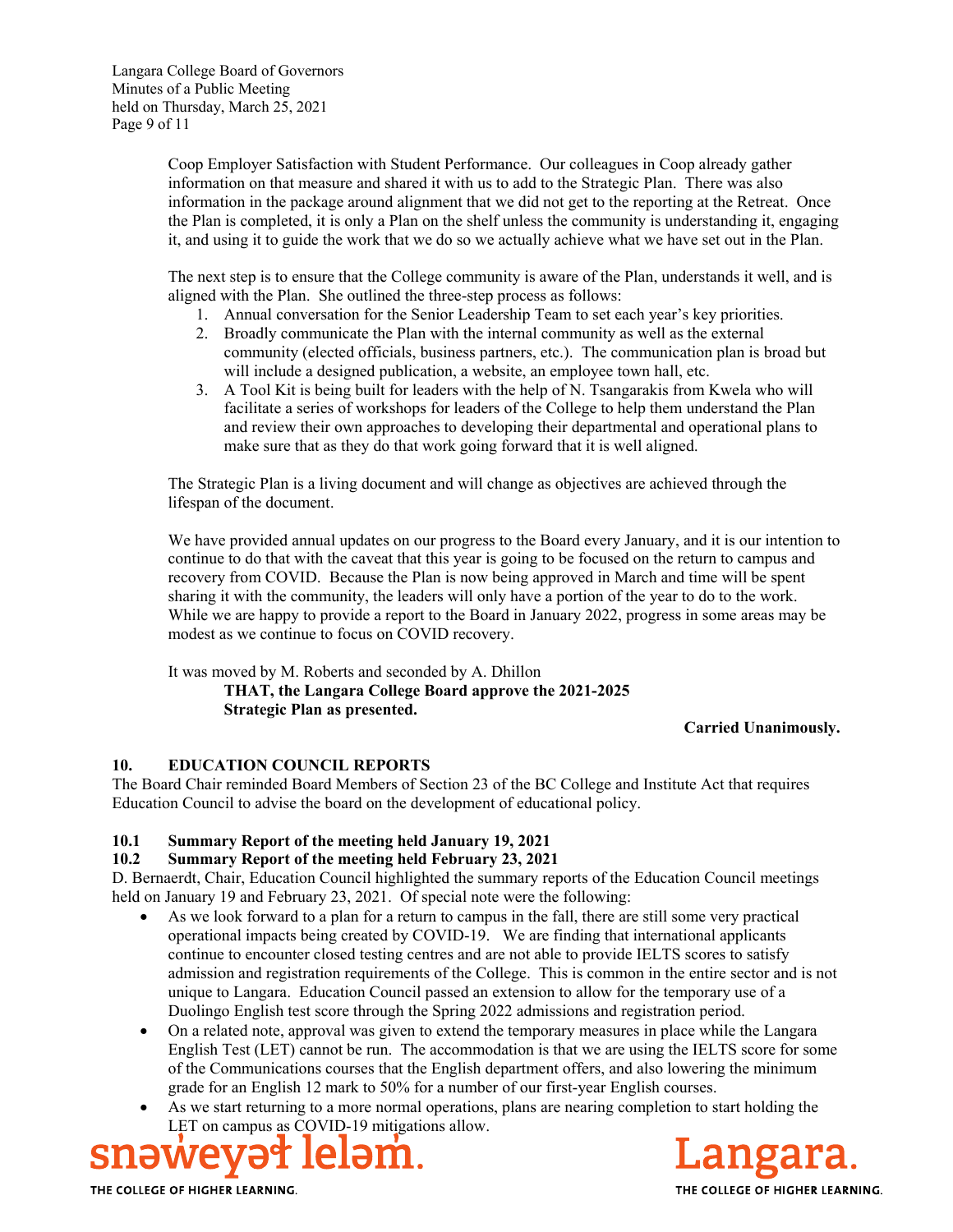Langara College Board of Governors Minutes of a Public Meeting held on Thursday, March 25, 2021 Page 10 of 11

> D. Bernaerdt highlighted the course changes for five Asian study courses where the pre-requisites have either been removed or simplified to provide improved pathways for students to complete the Associated Arts Degree in Asian Studies. We have seen from a number of departments periodic review, driven by program review, and looking at how we can support keeping high academic standards but also provide pathways for student success.

# It was moved by K. Dhaliwal and seconded by M. Jaworski **THAT, the Education Council Summary Reports for January 19 and February 23, 2021, be received. Carried Unanimously.**

# **11. BOARD MEMBER REPORTS**

M.L. Baum highlighted that some Board members attended a one-hour webinar from KPMG titled *The Future of Higher Education in a Disruptive World*. The webinar included a presentation from Rob Clayton titled *Transform, Optimize, or Do Nothing* that spoke about the current state of higher education and the risks of COVID-19. A panel discussion was then held on some of the issues arising and included four umbrella questions. She advised that this aligned with what the Board has discussed and other presentations that the Board has received and was confirmation of the work going forward at the College.

The main focus of the presentation centered on student success and included the pros and cons of the past year going through the pandemic. Some of the changes seen as being anticipated and moving toward are:

- 1. shorter courses/degrees (ie micro credentials);
- 2. more experiential and life-long learning;
- 3. students being attracted for upgrading;
- 4. a move towards being more borderless for students and faculty; and,
- 5. recognizing that students are increasingly digital natives and the relationship between online and face-to-face learning is changing in response to the cohort who are coming online, particularly in the stereotypical post-secondary cohort. There was an emphasis on student focus and seamless approaches to technology.

The two panelists for the panel discussion were Denise Amyot from CICan and Paul Davidson from Universities Canada who responded to four umbrella questions. The first had to do with the new reality and the challenges and strengths that have emerged over the past year. P. Davidson emphasized the agility and nimbleness that was a hallmark of institutions over the last year and how quickly institutions were able to respond to the pandemic. Also, post-secondary institutions are key anchors in the community and there is a renewed awareness of the importance of research done in institutions and how that benefits the community broadly. The second question had to with barriers that emerged, and there was an emphasis on governments and how they are narrow bandwidth in terms of their focus in dealing with the deficits that will have been accrued over this pandemic period. The concern is that this may be a problem with PSIs if governments do not recognize the importance of supporting institutions as part of that response. There was also concern about governments' responses to the need for digital upgrades. The third question had to do with if there was a risk that institutions will revert back to practices before the pandemic and the consensus was that it was highly unlikely. It was noted that hybrid learning was likely to stay and emphasized the need for seamless technological, but it was also noted the importance for students and faculty to have that face-to-face interaction. The final question had to do with governance and was "How can Boards turn the dial in terms of support". The response to that was a focus on a need for strategic and future-forward thinking, focusing on how students feel about their learning, and the degree to which Boards reflect the community with a particular focus on ensuring that there is indigenous representation on Boards as well as other diverse communities represented, in particular the need for Board members to be champions and defenders of the institutions and to recognize the importance of the autonomy of the institutions vis-à-vis governments who may be moving towards a directive role. It was noted that a link to the recorded webinar and a pdf copy of the presentation